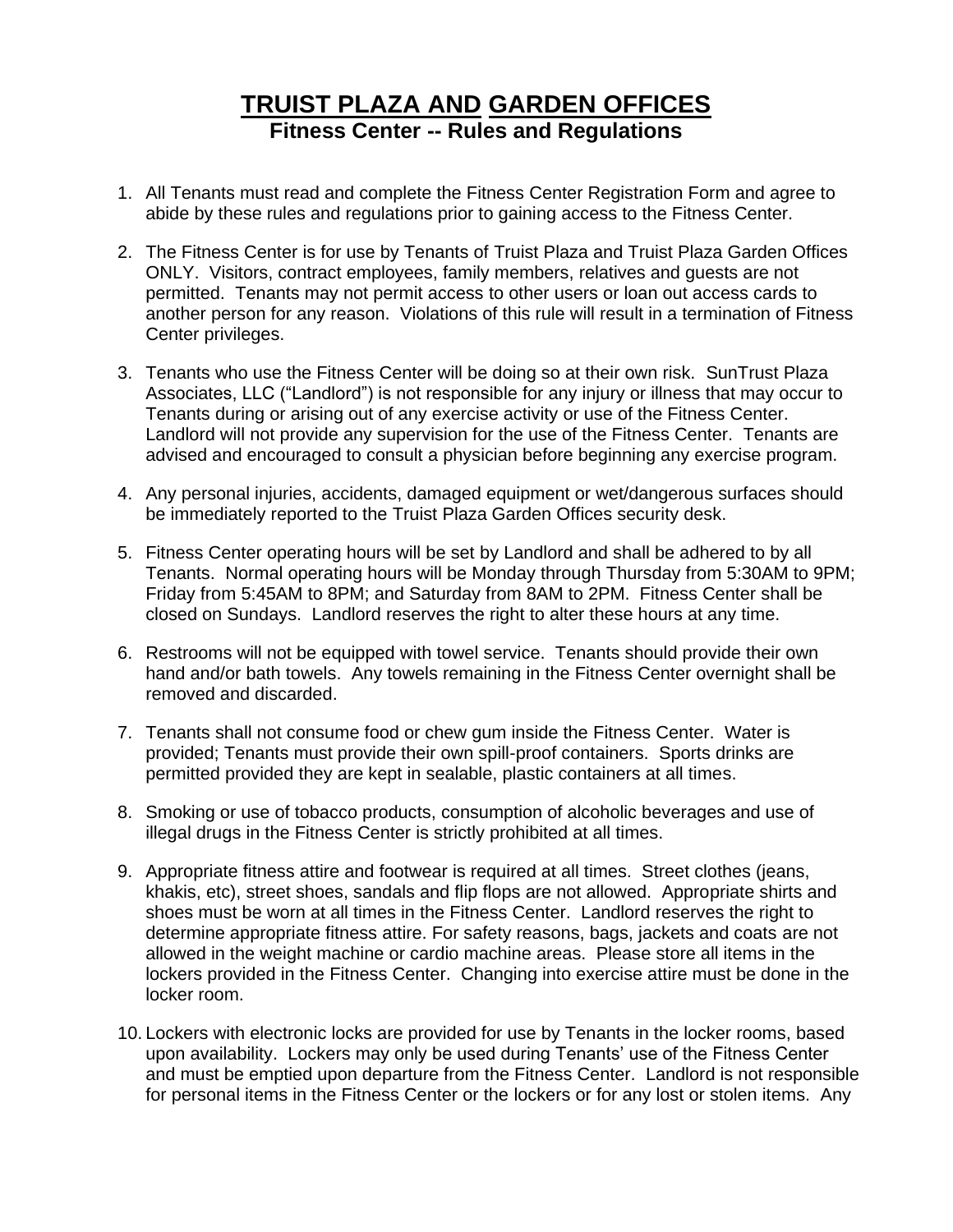personal items left in lockers after operating hours will be considered abandoned and will be disposed of immediately.

- 11. Keep hands and feet clear of moving parts while weight machines are in use. Never put hands or feet under the weight stacks. Place hands and feet firmly where indicated.
- 12. Outside equipment is not allowed in the Fitness Center. Due to the confines of the Fitness Center, jumping rope is not allowed.
- 13. Do not drop weight stacks. Gently lower the weight stacks.
- 14. Weight belts are not allowed on weight machines unless the belts do not make contact with the seat or any portion of the equipment.
- 15. Radios and other personal audio equipment are not permitted unless they are personal units (ipods or mp3 players) equipped with headphones. Please be respectful of others by refraining from cell phone use while in the Fitness Center. If you must take a call, please leave the work-out area.
- 16. Tenants must follow proper fitness etiquette at all times, including:
	- a. Returning all equipment to the proper location after each use.
	- b. Wiping down all pads and grips with disinfecting wipes before and after use.
	- c. Sharing equipment. If you are doing multiple sets on a machine, please allow others to use equipment between sets.
	- d. Practicing appropriate personal hygiene by disinfecting hands, using deodorant and wearing clean workout clothes.
	- e. Avoiding the Fitness Center if you are feeling ill or believe you have a contagious illness.
	- f. Not using profanity or shouting.
	- g. Using all equipment properly.
	- h. Respecting posted regulated time limits for using the cardio machines. During periods of heavy use, limit time on cardio machine to 30 minutes.
	- i. Refraining from physical conduct that is sexual in nature, including unwelcome or consensual sexual advances, requests, comments or innuendoes, sexual jokes, gestures or statements.
- 17. All equipment should be used properly and left in good working condition for the next person. Do not operate equipment if it has damaged or loose parts or if it is out of order.
- 18. Loitering is not permitted in the Fitness Center.
- 19. Tenants will be responsible for the cost of any damages arising from their misuse or abuse of the machines and equipment in the Fitness Center.
- 20. Tenants must comply with all rules and regulations, exercise equipment instructions and safety regulations. Rules and regulations are subject to change and will be posted in the Fitness Center. Abuse of the facility or equipment will not be tolerated. Landlord reserves the right to revoke any Tenant's use of the Fitness Center if such Tenant does not adhere to these rules and regulations.
- 21. Landlord reserves the right to close the Fitness Center at any time and from time to time without notice to Tenants.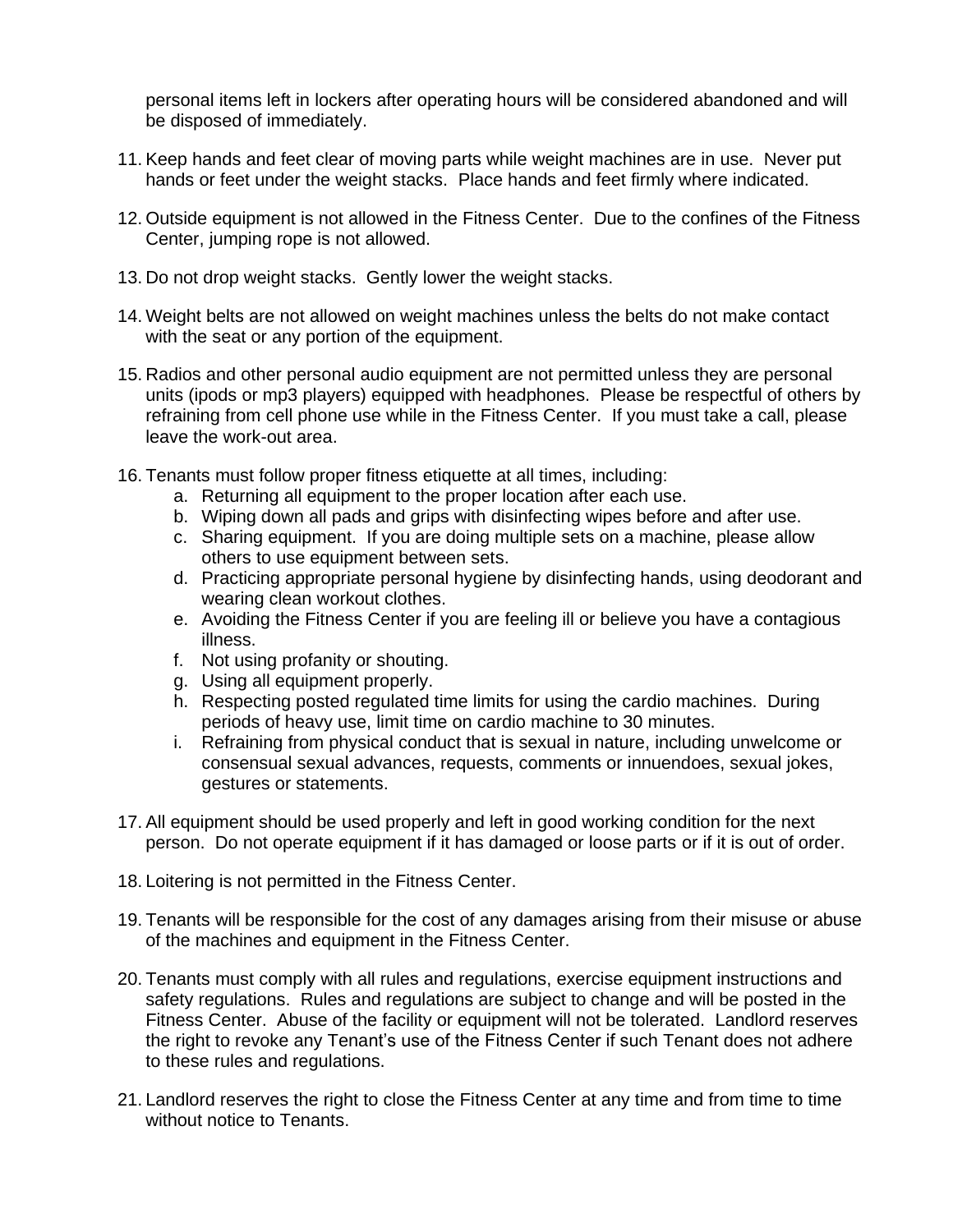## **Fitness Center -- Registration Form**

#### **\*Truist Plaza and Garden Tenants Only\***

### **Email completed form to TPCS@portmanholdings.com.**

| <b>Tenant Name:</b>                                                                                              |             |                      |                  |
|------------------------------------------------------------------------------------------------------------------|-------------|----------------------|------------------|
|                                                                                                                  | (Last Name) | (First Name)         | (Middle Initial) |
| <b>E-Mail Address:</b>                                                                                           |             | Date of Birth:       |                  |
| <b>Company Name:</b>                                                                                             |             | <b>Suite Number:</b> |                  |
| <b>Office Telephone:</b>                                                                                         |             | <b>Cell Phone:</b>   |                  |
| *Building Access<br><b>Card Number:</b><br>*(Truist employees<br>provide first six # on<br>back of access card.) |             | Gender:              | Male<br>Female   |
| <b>Emergency Contact:</b>                                                                                        | (Last Name) | (First Name)         | (Relationship)   |
| <b>Emergency Telephone:</b>                                                                                      |             | <b>Cell Phone:</b>   |                  |

The Fitness Center is provided for use by Truist Plaza and Garden Offices Tenants ONLY. This form must be completed, signed, and returned by email to Portman Management Company, TPCS@portmanholdings.com. Upon review and approval of the completed form, Tenant will be issued electronic access to the Fitness Center. Please keep a copy of the completed form for your records. The Fitness Center Rules and Regulations accompany this form; please be sure you read and understand them prior to accessing the Fitness Center.

#### **Acknowledgment and Release**

\_\_\_\_\_\_\_\_\_\_\_\_\_\_\_\_\_\_\_\_\_\_\_\_\_\_\_\_\_\_\_\_\_\_\_\_\_\_\_\_\_\_\_\_\_\_\_\_\_\_\_\_\_\_\_\_\_\_\_\_\_\_\_\_\_\_\_\_\_\_\_\_\_\_\_\_\_\_\_\_\_

I intend to use the Truist Plaza Fitness Center and have read and agree to comply with the Fitness Center Rules and Regulations. I fully understand and acknowledge the element of physical risk and danger with use of exercise machines and equipment. I further understand and acknowledge use of such machines and equipment requires a degree of ability and physical fitness. I will be responsible for my activities. I understand that the use of the Fitness Center is limited solely to Truist Plaza Tenants, and I will not provide access to the Fitness Center (by access code or card) to any unauthorized person. Accordingly, I hereby agree that my use of the Fitness Center and all machines, equipment and other facilities are at my own risk and at all times shall be in accordance with the Fitness Center Rules and Regulations and any other instructions from Landlord or Portman Management Company.